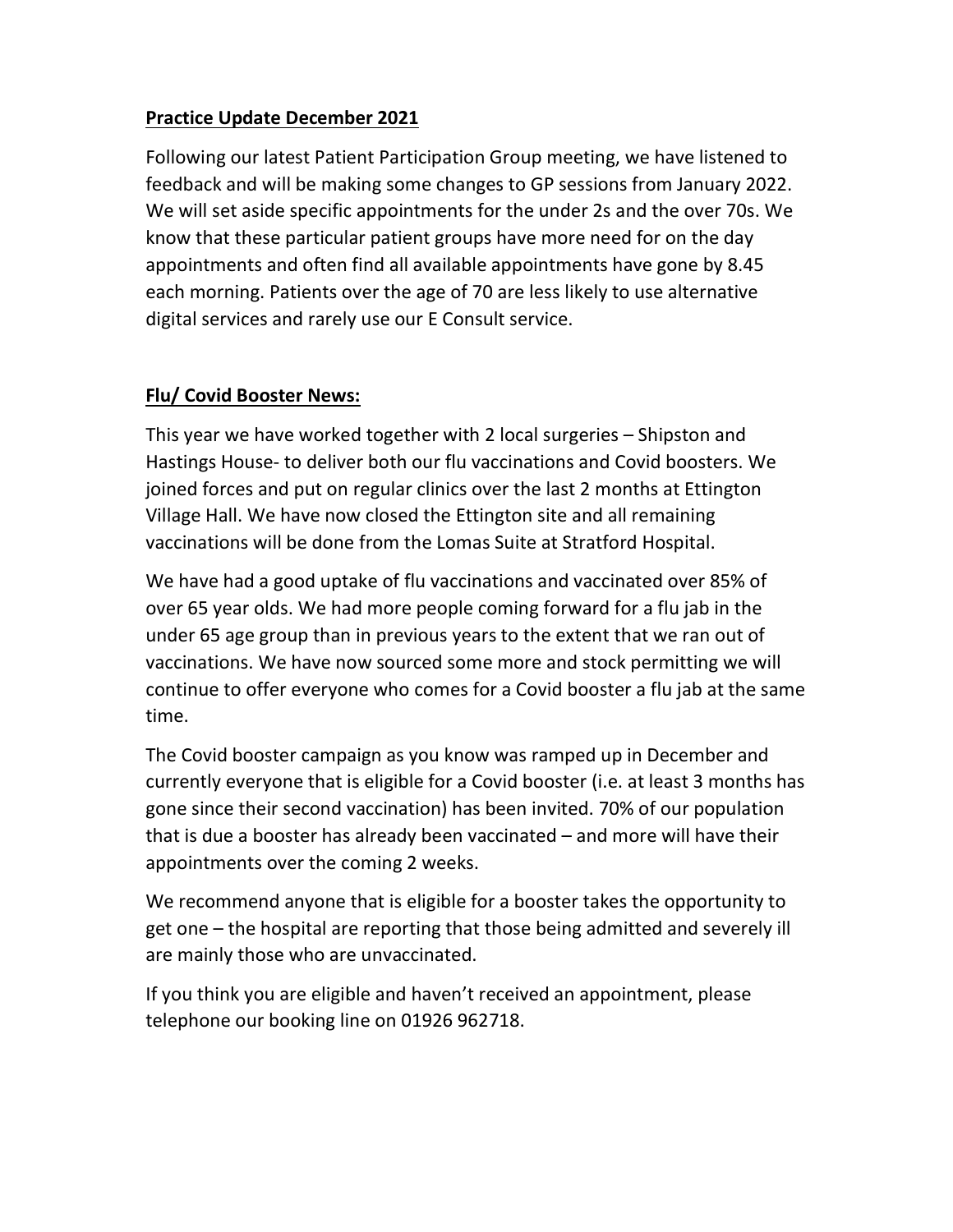## **Nursing Update**

Have you had all of your routine immunisations?

#### Pneumococcal Vaccine

Those over 65 years old and those of you with long-term health conditions such as Asthma or Diabetes are entitled to a Pneumococcal Vaccine.

Most people only need a single vaccination to give lifelong protection.

Pneumococcal infections can lead to serious conditions such as pneumonia, blood poisoning (Sepsis) and meningitis

For more information: https://www.nhs.uk/conditions/vaccinations/pneumococcal-vaccination/

### Shingles Vaccination

You are eligible for this vaccine when you are aged 70-79 years old

For those of you previously unable to have this live vaccine there is now a non-live vaccine available called Shingrix.

For further information: https://www.nhs.uk/conditions/vaccinations/shingles-vaccination/

If you think you may have missed having either of these vaccines then please contact reception

#### Reception News:

I would like to welcome four new members of staff to the Reception team: Kate Griffin, Sarah Wilson, Annie Castle and Maxine Amphlett. I have personally been with the Practice now for almost 23 years. 2021 has been without doubt the toughest year yet so all credit to my team for getting to grips with a new role during the pandemic and all the challenges that has brought.

Our phone lines are exceptionally busy from 8.30 to 10.30am, especially on Mondays. We had a record 230 calls on a recent Monday morning. If your call is not urgent, please try and call later in the day. We do have pre-bookable appointment slots for non-urgent issues. We can also offer E Consults- on line consultations -available on our website. Also an Extended Access service based in the local area offering evening and weekend appointments.

We have also introduced a new call back service on our telephones. When you phone in, you will be given the opportunity to be called back by us rather than wait in a queue.

We do really appreciate your patience and kind words to the Reception team during such a challenging time.

Thank you

Tracy-Anne Frayne

Senior Receptionist